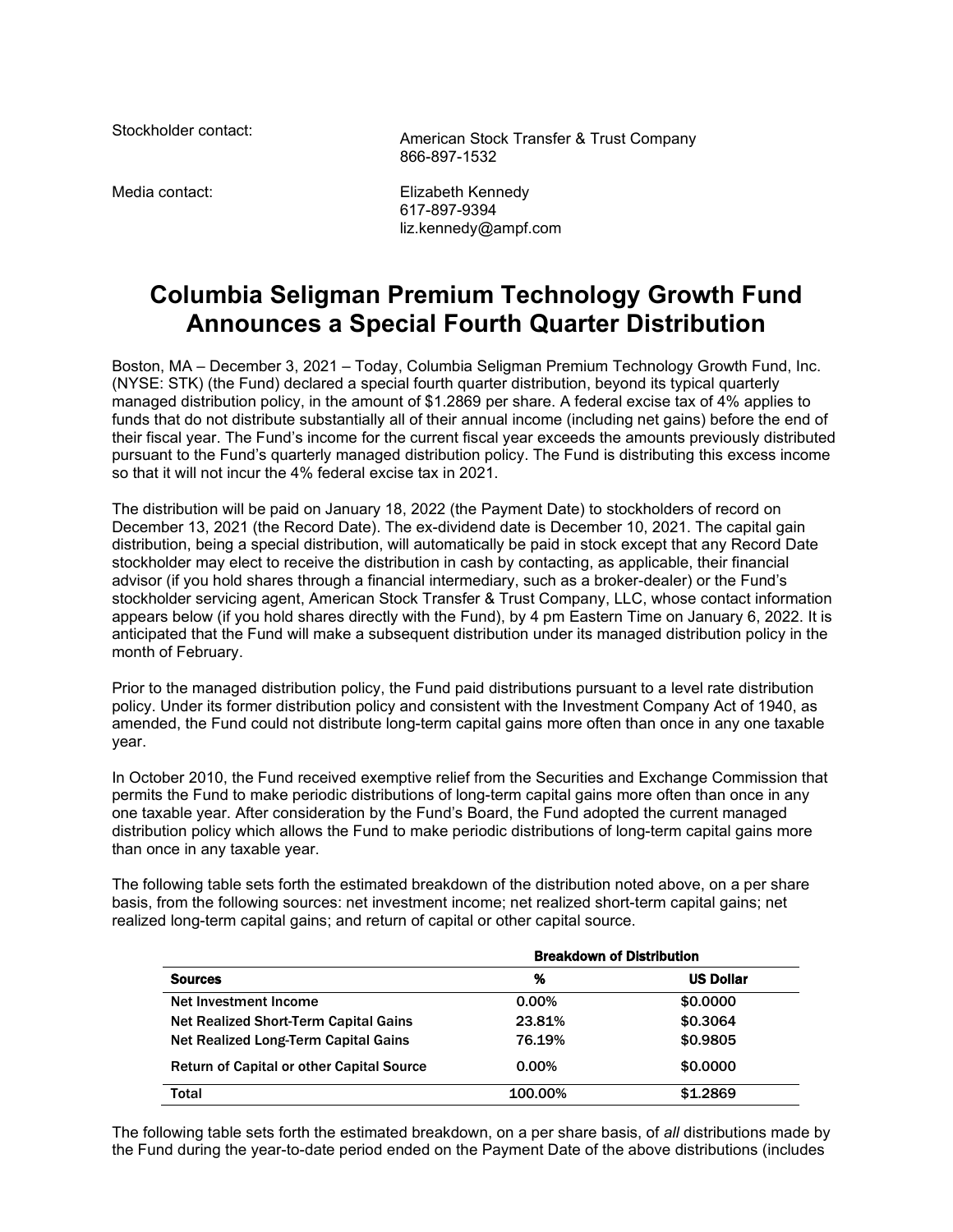the distribution payment noted in the table above) from the following sources: net investment income; net realized short-term capital gains; net realized long-term capital gains; and return of capital or other capital source.

|                                                  | <b>Breakdown of All Distributions Paid Through</b><br>Year-To-Date Perlod Ended on the Payment Date of<br>the Current Distribution |                  |
|--------------------------------------------------|------------------------------------------------------------------------------------------------------------------------------------|------------------|
| <b>Sources</b>                                   | %                                                                                                                                  | <b>US Dollar</b> |
| Net Investment Income                            | 0.00%                                                                                                                              | \$0.0000         |
| Net Realized Short-Term Capital Gains            | 24.75%                                                                                                                             | \$0.7765         |
| Net Realized Long-Term Capital Gains             | 75.25%                                                                                                                             | \$2,3604         |
| <b>Return of Capital or other Capital Source</b> | 0.00%                                                                                                                              | \$0,0000         |
| Total                                            | 100.00%                                                                                                                            | \$3.1369         |

Historically, the Fund has distributed more than its income and net realized capital gains, which has resulted in Fund distributions substantially consisting of return of capital or other capital source. A return of capital may occur, for example, when some or all of the money that you invested in the Fund is paid back to you. A return of capital distribution does not necessarily reflect the Fund's investment performance and should not be confused with "yield" or "income." As of the payment date of the current distribution, all Fund distributions paid in 2021 (as estimated by the Fund based on current information) are from the earnings and profits of the Fund and not a return of capital. This could change during the remainder of the year, as further described below.

The amounts, sources and percentage breakdown of the distributions reported above are only estimates and are not being provided for, and should not be used for, tax reporting purposes. The actual amounts, sources and percentage breakdown of the distribution for tax reporting purposes, which may include return of capital, will depend upon the Fund's investment experience during the remainder of its fiscal year and may be subject to changes based on tax regulations.

*The following table sets forth (i) the average annual total return of a share of the Fund's common stock at net asset value (NAV) for the 5-year period ended November 30, 2021 and (ii) the Fund's annualized distribution rate, for the same period, expressed as a percentage of the NAV price of a share of the Fund's common stock at November 30, 2021.* 

| Average Annual Total NAV Return for the 5-year Period Ended November 30, 2021                                                  | 25.99% |
|--------------------------------------------------------------------------------------------------------------------------------|--------|
| Annualized Distribution Rate as a Percentage of November 30, 2021 NAV Price<br>(For the 5-year Period ended November 30, 2021) | 5.59%  |

*The following table sets forth (i) the average annual total return of a share of the Fund's common stock at net asset value (NAV) for the period since inception of Fund investment operations through the period noted and (ii) the Fund's annualized distribution rate, for the same period, expressed as a percentage of the NAV price of a share of the Fund's common stock at November 30, 2021. Average annual total return of a share of the Fund's common stock at NAV for the period since inception of Fund Investment operations through the period noted includes the 4.50% sales load assessed to IPO investors.*

| Average Annual Total NAV Return for the Period Since Inception of Investment<br>Operations (November 30, 2009) Through November 30, 2021                                                  | 16.57% |
|-------------------------------------------------------------------------------------------------------------------------------------------------------------------------------------------|--------|
| Annualized Distribution Rate as a Percentage of November 30, 2021 NAV Price<br>(For the Period Since Inception of Investment Operations (November 30, 2009)<br>through November 30, 2021) | 5.44%  |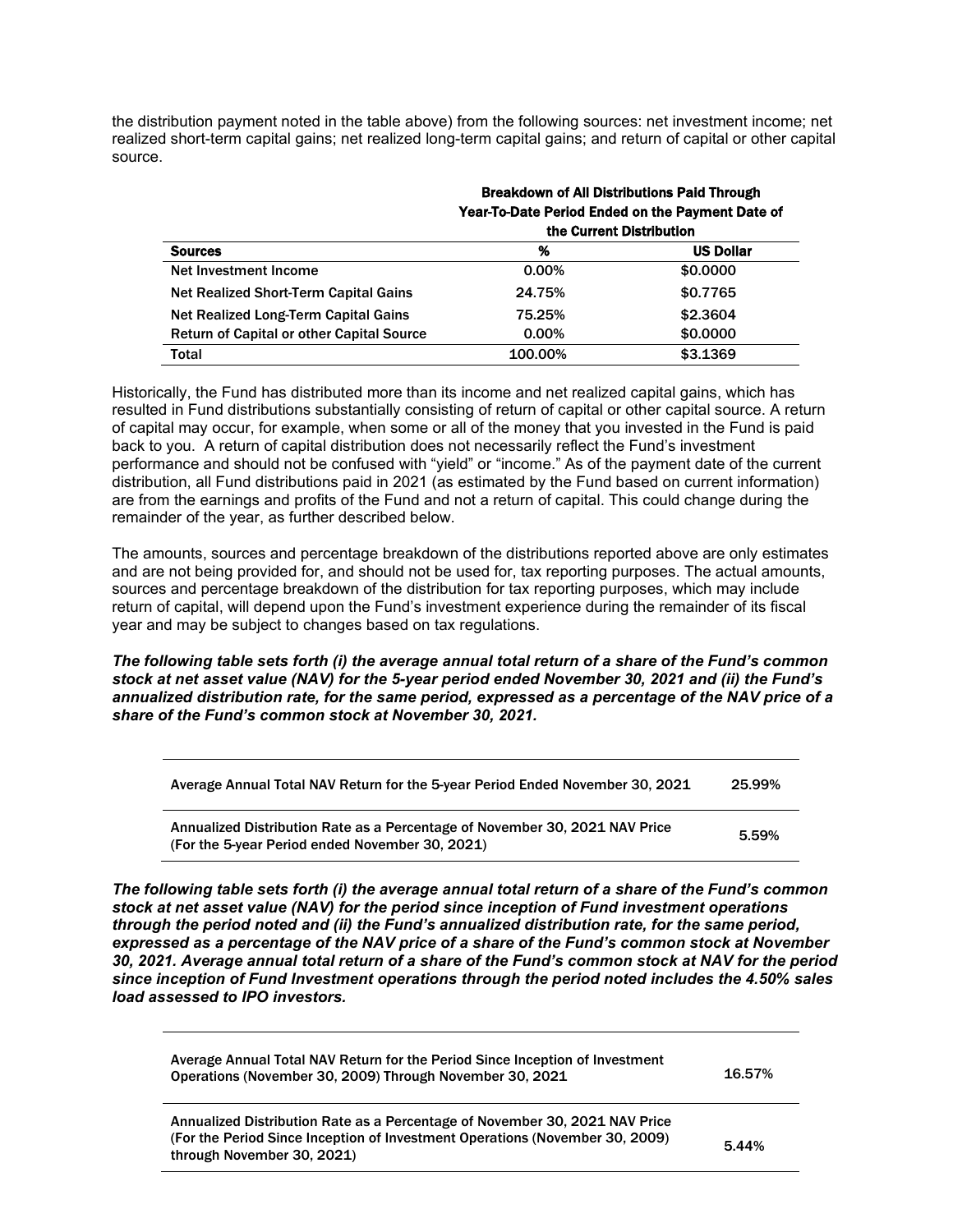*The following table sets forth (i) the cumulative total return (at NAV) of a share of the Fund's common stock for the year-to-date period ended November 30, 2021 and (ii) the Fund's distribution rate, for the same period, expressed as a percentage of the NAV price of a share of the Fund's common stock at November 30, 2021.*

| Cumulative Total NAV Return for the Year-to-Date Period Ended November 30, 2021                                           | 32.01% |
|---------------------------------------------------------------------------------------------------------------------------|--------|
| Distribution Rate as a Percentage of November 30, 2021 NAV Price<br>(For the Year-to-Date Period Ended November 30, 2021) | 5.32%  |

You should not draw any conclusions about the Fund's investment performance from the amount of the distributions noted in the tables above or from the terms of the Fund's distribution policy.

The Fund or your financial professional will send you a Form 1099-DIV for the calendar year that will tell you how to report these distributions on your US federal income tax return. For tax purposes, the Fund is required to report unrealized gains or losses on certain non-US investments as ordinary income or loss, respectively. Accordingly, the amount of the Fund's total distributions that will be taxable as ordinary income may be different than the amount of the distributions from net investment income reported above.

The Board may change the Fund's distribution policy and the amount or timing of the distributions, based on a number of factors, including, but not limited to, the amount of the Fund's undistributed net investment income and net short- and long-term capital gains and historical and projected net investment income and net short- and long-term capital gains.

The Fund is a closed-end investment company that trades on the New York Stock Exchange.

## **Past performance does not guarantee future results.**

## Important Disclosures:

*Investors should consider the investment objectives, risks, charges, and expenses of the Fund carefully before investing. You can obtain the Fund's most recent periodic reports and other regulatory filings by contacting your financial advisor or visiting www.columbiathreadneedleus.com. These reports and other filings can also be found on the Securities and Exchange Commission's EDGAR Database. You should read these reports and other filings carefully before investing.*

The Fund expects to receive all or some of its current income and gains from the following sources: (i) dividends received by the Fund that are paid on the equity and equity-related securities in its portfolio; and (ii) capital gains (short-term and long-term) from option premiums and the sale of portfolio securities. It is possible that the Fund's distributions will at times exceed the earnings and profits of the Fund and therefore all or a portion of such distributions may constitute a return of capital as described below. A return of capital is a return of your original investment. A return of capital distribution does not necessarily reflect the Fund's investment performance and should not be confused with "yield" or "income." You should not draw any conclusions about the Fund's investment performance from the amount of this distribution or from the Fund's distribution policy.

Distributions that qualify as a return of capital are a return of some or all of your original investment in the Fund. A return of capital reduces a stockholder's tax basis in his or her shares. Once the tax basis in your shares has been reduced to zero, any further return of capital may be taxable as capital gain. Shareholders should consult their tax advisor or tax attorney for proper treatment.

Distributions may be variable, and the Fund's distribution rate will depend on a number of factors, including the net earnings on the Fund's portfolio investments and the rate at which such net earnings